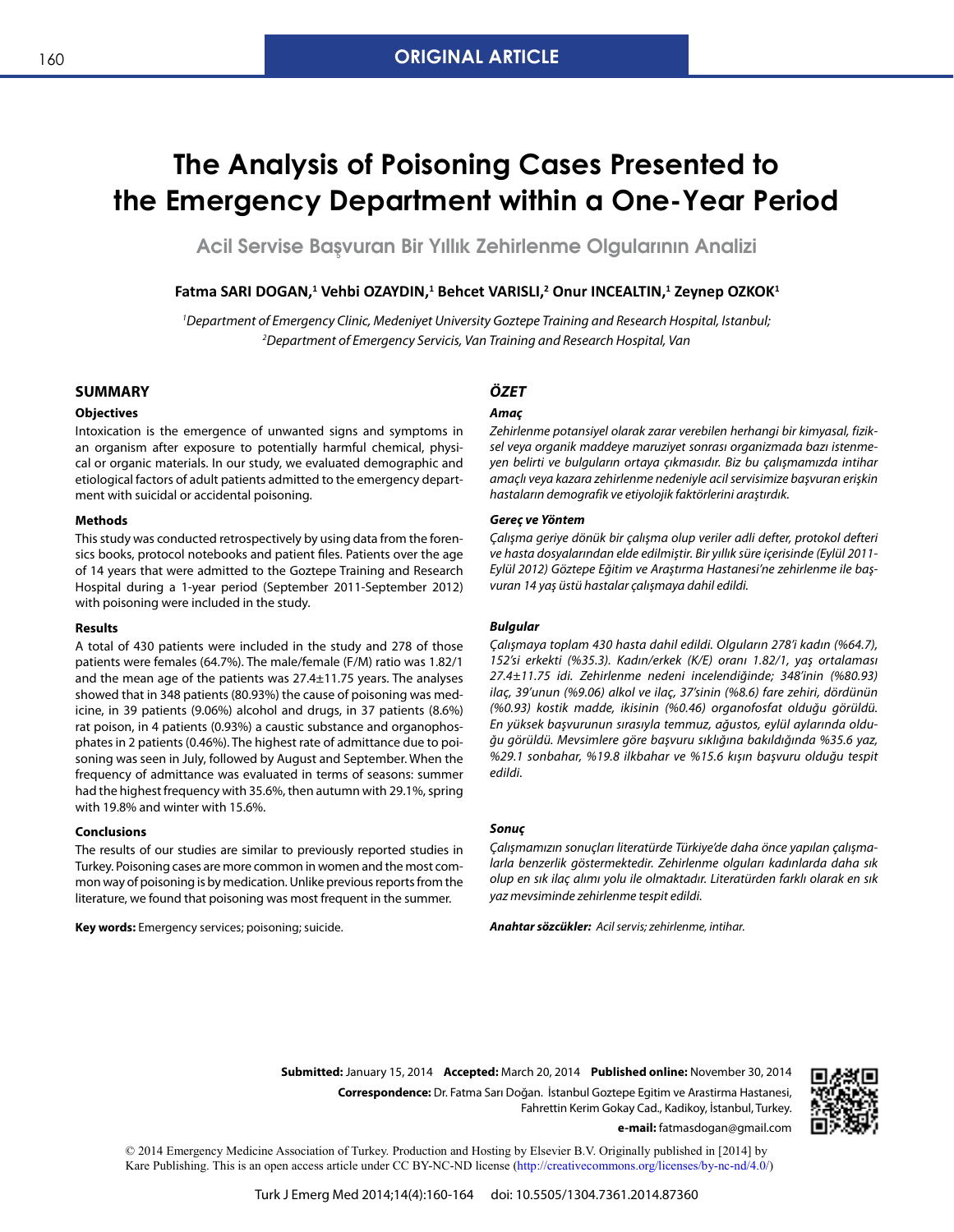# **Introduction**

Intoxication is the emergence of unwanted signs and symptoms in an organism after exposure to potentially harmful chemical, physical or organic materials.[1,2] The poisoning can be unintentional (accidental) or intentional (suicide). Early diagnosis, identification of substance that caused intoxication and early treatment are important for good prognosis.

Poisoning cases can vary according to type of exposed poisonous substances, method of poisoning, demographic characteristics of the country and even regions within the same country. In this study we aimed to contribute to the literature by determining the demographic and etiologic features of patients admitted to our emergency department with poisoning in a 1-year period.

# **Materials and Methods**

All patients over the age of 14 years that were admitted to Goztepe Training and Research Hospital Adult Emergency Department due to acute poisoning within a one-year period (between 01.09.2011 and 01.09.2012) were included in the study. Children under the age of 14 are not assessed in the adult emergency department and therefore were excluded from the study. The data was obtained and recorded by retrospectively analyzing protocol and forensic books.

Goztepe Training and Research Hospital Research Assessment Commission approved our study (decree # 22/e from 17/05/2012). Patients' age, gender, chronic diseases, diagnosed psychiatric conditions, previous suicide attempts, causes of poisoning, the time of admission after the medication intake, the reason for medication intake, examination findings, follow-up time, admission time (in terms of months), discharge from emergency department or hospitalization status were investigated.

The SPSS (Statistical Package for Social Science) 17.0 program was used for statistical analyses. Descriptive statistical methods (mean, standard deviation, frequency, percentage) were used for evaluation of the data. The 95% confidence interval and p-value <0.05 were considered statistically significant.

# **Results**

A total of 55,752 patients applied to the emergency department within a 1-year period. Four-hundred thirty (0.77%) patients presented to the emergency department with acute poisoning. Among those patients, 278 were females (64.7%). The female/male (F/M) ratio was 1.82/1. According to this ratio, poisoning was significantly more common in females than males (p<0.05) in this study. The average age of female

patients was 25.15±9.56 years, while that of male patients was 31.39±4.14 years. The mean age of poisoned patients was 27.4±11.75 years (minimum 14, maximum 90). The age and gender distribution of poisoned patients is given in Table 1.

The causes of poisoning included the following: 348 patients (80.93%) due to medication, 39 patients (9.06%) from alcohol and medication, 37 patients (8.6%) ingested rodenticides, 4 patients (0.93%) took a caustic substance and 2 patients (0.46%) consumed organophosphates (Figure 1). Among the patients that were poisoned due to medication intake, 106 patients (24.7%) took multiple medications, 102 patients (23.7%) took antidepressants, 66 patients (15.3%) took non-steroidal analgesics, 24 patients (5.6%) took acetylsalicylic medicine, 19 patients (4.4%) took antibiotics, 8 patients (1.9%) took antiepileptics and 23 patients (5.34%) used other medications.

According to the statistical evaluation of poisoning causes, medication related poisoning was significantly more common than any other reason (p<0.05). There was no significant difference in terms of causes of poisoning between male and female patients (p=0.062).

We also determined that among our patients, 293 (91.2%) did not have continuous medication use, while 38 patients (8.8%) used at least one medication continuously. In addition, 36 out of 430 patients (8.4%) had a chronic disease,

| <b>Table 1.</b> Distribution according to age and gender |                  |                  |
|----------------------------------------------------------|------------------|------------------|
|                                                          |                  | n(%)             |
| Gender                                                   |                  |                  |
| Women                                                    |                  | 278 (64.7)       |
| Men                                                      |                  | 152 (35.3)       |
| Age (Mean $\pm$ SD)                                      | $27.4 \pm 11.75$ | Min./Max.: 14/90 |



**Figure 1.** Distribution according to the reason for poisoning.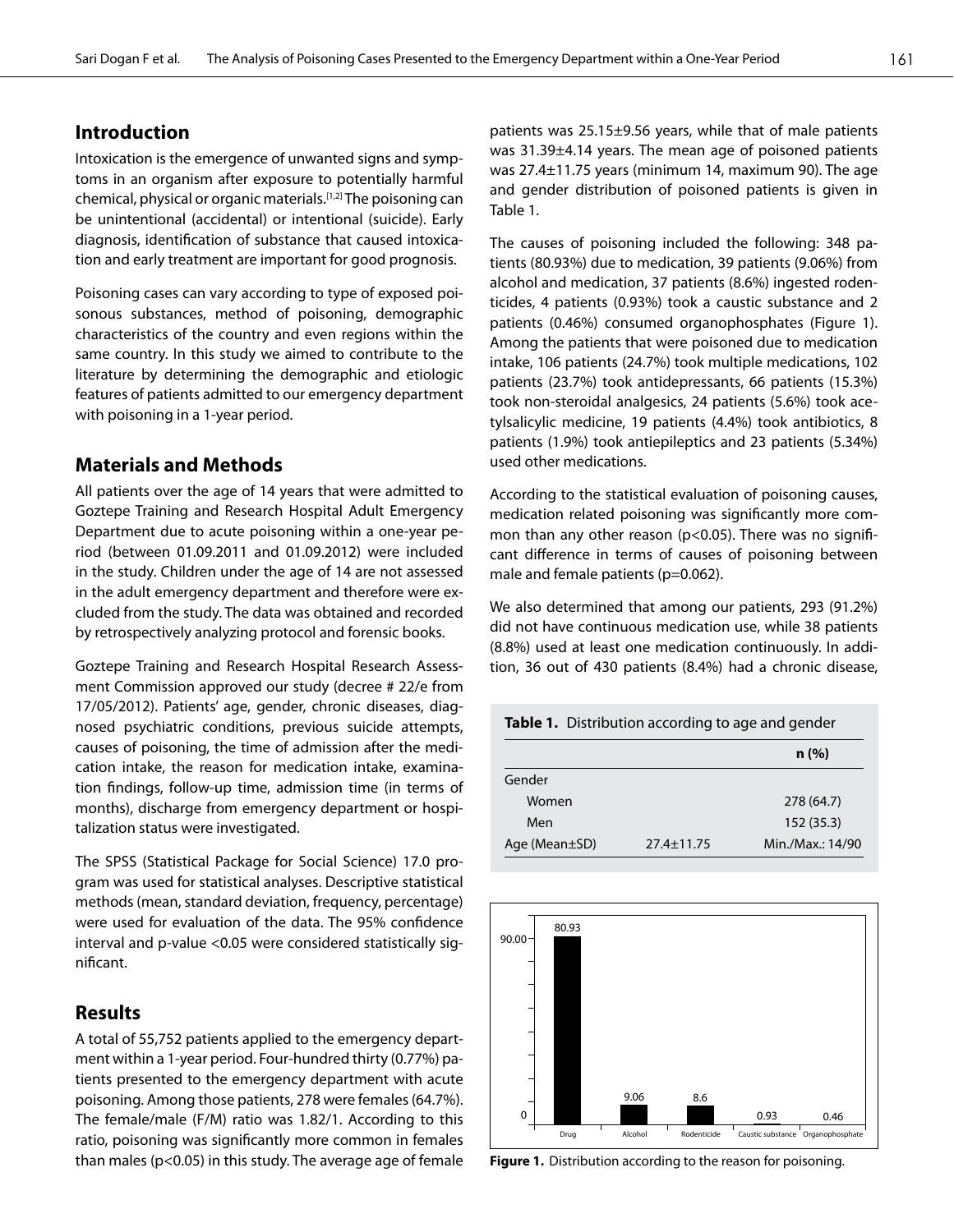while 394 patients (91.6%) did not have any chronic disease.

When we investigated whether poisoning cases in our study were diagnosed with psychiatric illnesses we determined that 372 patients (86.5%) did not have any psychiatric illness, while 58 patients (13.5%) were diagnosed with a psychiatric illness. We also determined that 115 out of 430 patients (26.7%) had previously attempted suicide.

Investigation of the time passed between poison intake and emergency department application showed that 237 patients (55.1%) applied to the hospital within the first three hours after intake of the poisoning substance, while for 41 patients (9.5%) it took 3-6 hours, and for 55 patients (12.8%) it took more than 6 hours. We could not obtain information about the time passed between poison intake and emergency department application for 97 patients (22.6%).

Three hundred and seventy nine of the acute poisoning patients (88.1%) poisoned themselves as an attempt of suicide, while 51 patients (11.9%) were poisoned accidentally.

The admission examinations of poisoning cases determined that physical examination was normal in 373 patients (86.7%) and neurological examination was normal in 371 patients (86.1%). Moreover, the requested laboratory tests were normal for 390 patients (90.7%).

Nine out of 430 patients (2.09%) were intubated in the emergency department. Six of the intubated patients were poisoned as a result of multiple medication intake, while 3 of them were poisoned due to antidepressant intake. The time between the poison intake and hospital admission was over 6 hours.

While 204 out of 430 patients (47.4%) were discharged from the emergency department, 226 patients (52.6%) were hospitalized for treatment and follow up. Evaluation of the follow-up time at the emergency room showed that 81 out of 430 patients (18%) were followed for 0-6 hours, 32 patients (7.4%) for 6-12 hours, 22 patients (5.1%) for 12-24 hours and 187 patients (43.5%) for followed for more than 24 hours. We



**Figure 2.** Distribution according to months.

couldn't reach the information regarding the follow-up time of 108 patients (25.1%).

The distribution of emergency department admittance due to poisoning in terms of months is shown in Figure 2. The highest admittance rate was detected in July followed by August and September. When the admittance frequency was evaluated in terms of seasons, summer had the highest frequency of emergency department admittance due to poisoning with 35.6%, followed by autumn (29.1%), spring (19.8%) and winter (15.6%). The frequency of emergency department admittance due to poisoning was significantly higher in summer (p=0.000).

There was no significant difference in terms of causes of poisoning between the seasons (p=0.310).

## **Discussion**

Although poisoning cases constitute only 1-2% of all emergency cases, such cases are important because they require early intervention and respond well to treatment. According to data from poison control centers 2.3 million cases of poisoning were recorded in the United States in 2011. Among those cases 26.4% had to be treated in a health care institution, while 7.1% required hospitalization. The mortality rate among all cases was 5%.[3]

In Turkey, the number of poisoning cases constitute 0.46- 1.78% of all cases admitted to the emergency department. [4-7] However, Yağan et al. reported this rate to be higher, at 2.43%.[8] The percentage of poisoning cases among all emergency department cases varies form 1 to 3% in different countries.[4,5] In our study, this percentage was found to be 0.77% and therefore was consistent with the literature.

The poisoning can be accidental or intentional (suicide). Accidental poisoning is more common in children and usually involves corrosive substances, $[4,9]$  while suicidal poisoning is more common in the adult group and is usually associated with medication intake.<sup>[4,7,9-11]</sup> In our study, the most common cause of poisoning was also medication poisoning, followed by intoxication due to alcohol, and rodenticides, respectively. Zeren et al. also found similar results and reported that medication related poisoning and multiple medication intake were the most common causes of poisoning.<sup>[10]</sup> When we compared the types of medications taken the most common was multiple medication intake, followed by antidepressants, non-steroidal analgesics and acetylsalicylic acid, respectively. Similar results are available in the literature.<sup>[6,7,9]</sup> The easy access to analgesic drugs in some cases may lead to misuse of these drugs. In addition, the psychological status of patients using antidepressants may not be stable, making it easier for them to attempt suicide by means of these drugs.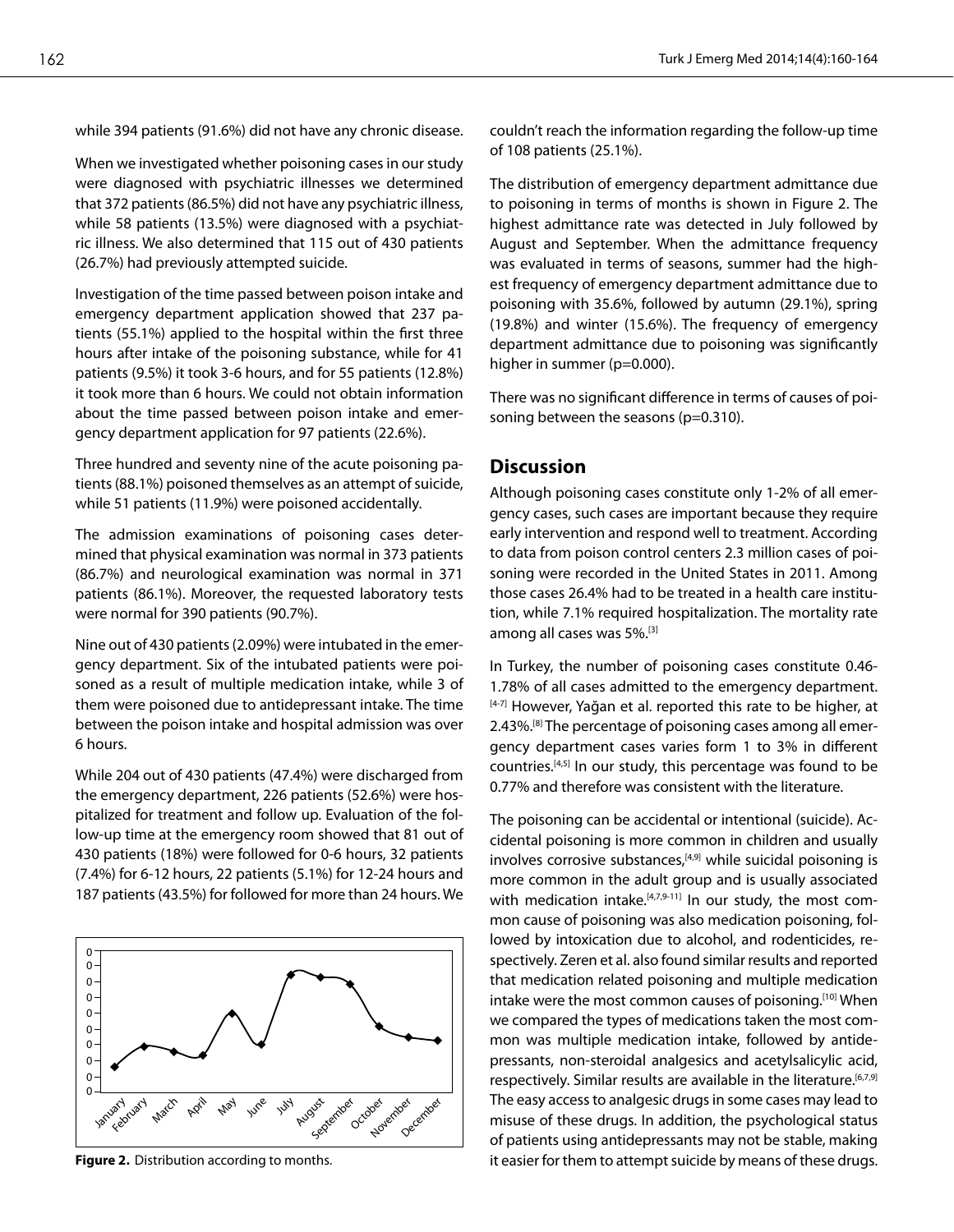According to the protocol of our hospital, patients over the age of 14 who are admitted to the hospital with poisoning are treated in the adult emergency department. Among 430 patients evaluated in our study 63 patients (14.65%) were between the ages of 14 (included) and 18 years. When these patients were evaluated in terms of causes of poisoning, 52 had been poisoned due to multiple medication intake, 5 due to intake of a caustic substance, 3 due to alcohol and 3 due to rodenticide intake. The assessment of patients over the age of 18 showed that the poisoning causes did not change and the most common cause of poisoning was multiple medication intake followed by caustic substance, alcohol and rodenticide intake.

The female/male ratio of poisoning cases has been reported to range from 1.12 - 3 and therefore, poisoning was reported to be more common in females.<sup>[5,7,9-13]</sup> In our study we determined the female/male ratio to be 1.82/1 and women had a significantly higher poisoning rate (p<0.05).

The mean age of female patients was 25.15±9.56 years, while that of males was 31.39±4.14 years. These results were consistent with previous studies conducted in our country. [5,8,10-12] According to these results, young age and female gender can be considered as risk factors for accidental and or intentional poisoning.

In the literature, the rate of hospitalization ranges from 5.1% to 84%.[4,5,7,10,11,13] We think that this percentage shows variation due to multiple factors such as the hospital in which the study was carried out being a reference hospital in that area, hospitalization of patients with bad symptoms or the patient being transferred from a different institution. In our study the hospitalization rate was 52.6% and we suggest that it might be because of our hospital being a level-three hospital and the presence of intensive care unit as well as dialysis facilities in our institution.

Karcıoğlu et al. reported that 50% of their cases were admitted to the emergency room within first 2 hours of the poisoning,<sup>[5]</sup> while Akın et al. reported this rate as 57.6%. [11] Similarly, in our study 55.1% of patients were admitted to the hospital within the first 3 hours after the poisoning incident. In 9 patients that required intubation during their treatment process the time elapsed between the poisoning and hospital admission was found to be over 6 hours. The initial step in the general approach in cases with intoxication is stabilization of unstable patients (as it is for all unstable patients). Then, the support therapy specific for the poisoning case is initiated. The decontamination process can be used to reduce the local and systemic effects of the poisonous material.[14] Delayed application to the hospital after poisoning causes delayed decontamination and treatment and therefore we think that this delay might be the one of the reasons for requirement of intubation to ensure patient stabilization.

In earlier studies the mortality rate was reported to range from 0-2.5%.[6,8-10,12] During the period of our study there were no deaths due to poisoning. After the poisoning took place the patients were rushed to the hospital and were treated at an early stage. Therefore, we suggest that early diagnosis and treatment may have prevented mortality. However, since the majority of mortality cases are usually recorded as having suffered from cardiopulmonary arrest and because our study was retrospective we were not able to obtain the patients' long-term survival information and therefore might not have detected cases of mortality.

Poisoning cases were admitted at various times. Zeren et al. reported that December was the month with the most frequent admissions due to poisoning,<sup>[10]</sup> whereas Sonmez et al reported that admittance due to poisoning was most frequently observed in winter and least frequently observed in fall.[12] On the other hand, Köse et al. indicated that March, April and October were the months with the highest number of suicide attempts.<sup>[15]</sup> In our study, the most frequent admission to the hospital due to poisoning was seen in summer and in the month of July. Carbon monoxide poisoning is more common during the winter months because of intense usage of stoves for heating.<sup>[16]</sup> Deniz et al. reported that fungi poisoning was more frequent in October and during the winter months,<sup>[7]</sup> which was similar to the report by Ecevit et al., who also determined winter months to be the most frequent time for fungi poisoning.[17] Our study does not contain carbon monoxide and fungi poisoning, which might be the reason for why in our study the poisoning rates were lower in winter months.

**Limitations of the study:** Since our study was conducted retrospectively we collected data from forensic notes and protocols and patient files and patients whose data was missing was excluded from the study. Moreover, carbon monoxide and fungi poisoning data were also missing and therefore such cases were not included in the study. In addition, the patients who were admitted to the emergency room with cardiopulmonary arrest, but whose medication intake was uncertain were also excluded from the study.

## **Conclusion**

The results of our study were similar to previous studies conducted in Turkey. The poisoning cases were more common in women and medication intake was the most common cause of poisoning. By making it more difficult to acquire non-prescription medications and carrying out social investigations to raise awareness of intoxication, especially for the indicated risk groups can contribute to a reduction in poi-